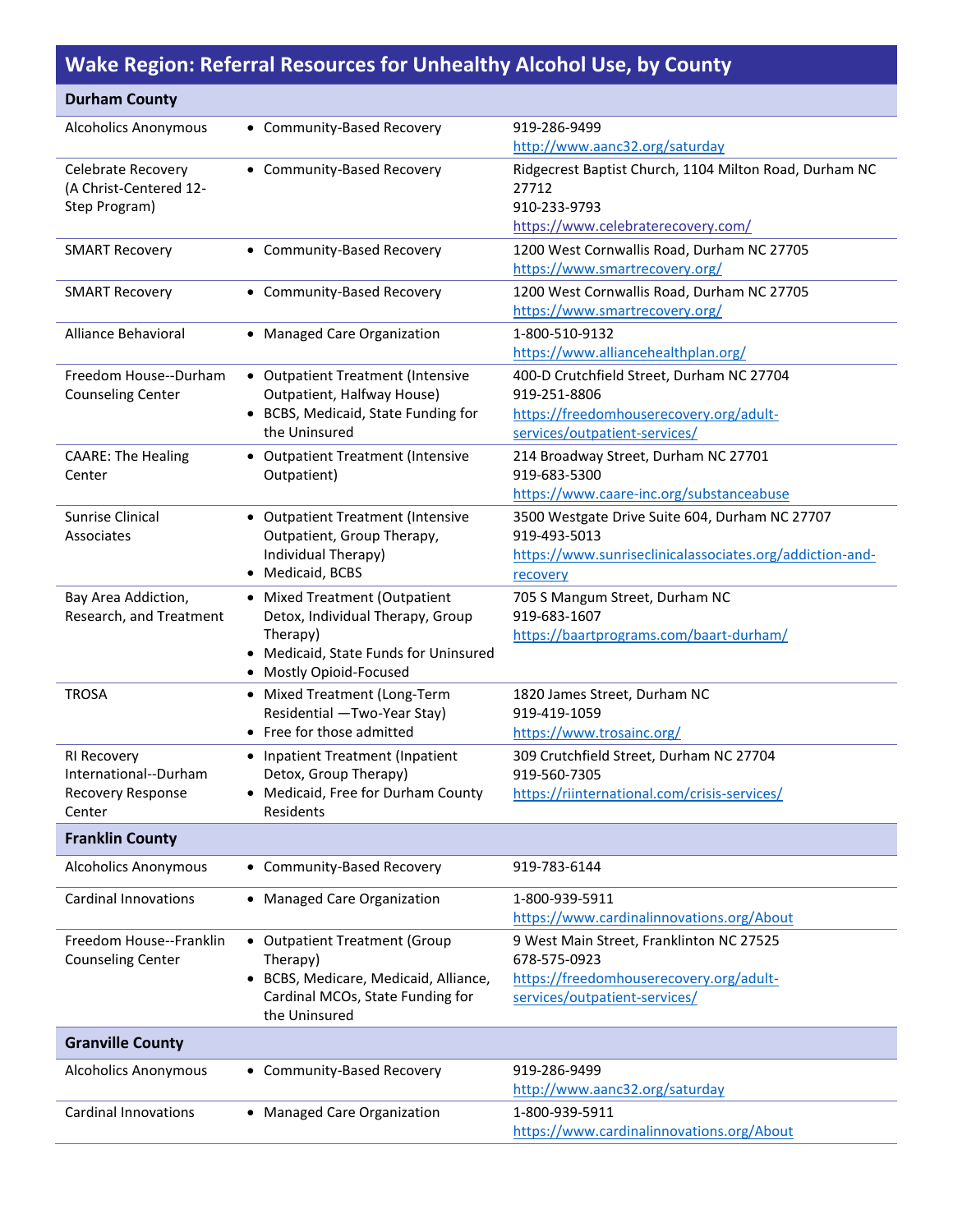| Freedom House--<br><b>Granville Counseling</b><br>Center      | • Outpatient Treatment (Group<br>Therapy)<br>· BCBS, Medicare, Medicaid, Alliance,<br>Cardinal MCOs, State Funding for<br>the Uninsured                                                       | 402 North Main Street, Creedmoor NC 27522<br>252-425-4160<br>https://freedomhouserecovery.org/adult-<br>services/outpatient-services/           |
|---------------------------------------------------------------|-----------------------------------------------------------------------------------------------------------------------------------------------------------------------------------------------|-------------------------------------------------------------------------------------------------------------------------------------------------|
| RJ Blackley Alcohol and<br>Drug Abuse Treatment<br>Center     | • Inpatient Treatment (Inpatient<br>Detox, Individual Therapy, Group<br>Therapy)<br>• BCBS, Medicaid, Medicare, Sliding<br>scale for the Uninsured                                            | 100 H Street, Butner NC 27509<br>919-575-7928<br>https://www.ncdhhs.gov/divisions/dsohf/rj-blackley-<br>alcohol-and-drug-abuse-treatment-center |
| <b>Johnston County</b>                                        |                                                                                                                                                                                               |                                                                                                                                                 |
| <b>Alcoholics Anonymous</b>                                   | • Community-Based Recovery                                                                                                                                                                    | 910-894-7070<br>https://www.aanorthcarolinadistrict50.org/meetings                                                                              |
| Celebrate Recovery<br>(A Christ-Centered 12-<br>Step Program) | • Community-Based Recovery                                                                                                                                                                    | Temple Church, 1250 S. Pollack Avenue, Selma NC 27576<br>304-629-6412<br>https://www.celebraterecovery.com/                                     |
| <b>SMART Recovery</b>                                         | • Community-Based Recovery                                                                                                                                                                    | 20 Noble Street, Smithfield NC 27577<br>https://www.smartrecovery.org/                                                                          |
| Alliance Behavioral                                           | • Managed Care Organization                                                                                                                                                                   | 1-800-510-9132<br>https://www.alliancehealthplan.org/                                                                                           |
| <b>Lee County</b>                                             |                                                                                                                                                                                               |                                                                                                                                                 |
| <b>Alcoholics Anonymous</b>                                   | • Community-Based Recovery                                                                                                                                                                    | 919-286-9499<br>https://aanc52.org/front-page-section-1/                                                                                        |
| Sandhills Center                                              | • Managed Care Organization                                                                                                                                                                   | 1-800-256-2452<br>https://sandhillscenter.org/                                                                                                  |
| Spectrum Recovery                                             | • Outpatient Treatment (Intensive<br>Outpatient, Group Therapy,<br>Individual Therapy)<br>• BCBS, Medicare, Medicaid, Sliding<br>Scale for the Uninsured                                      | 201 Commercial Court, Sanford NC 27330<br>919-708-5063<br>http://spectrum-recovery.com/services-staff                                           |
| Daymark Recovery                                              | • Mixed Treatment (Intensive<br>Outpatient, Groups)<br>• Most Private Insurance, Medicare,<br>Medicaid, Sliding Scale for the<br>Uninsured                                                    | 13 Carbonton Road, Sanford NC 27330<br>919-774-6521<br>https://www.daymarkrecovery.org/locations/lee-center                                     |
| <b>Person County</b>                                          |                                                                                                                                                                                               |                                                                                                                                                 |
| <b>Alcoholics Anonymous</b>                                   | • Community-Based Recovery                                                                                                                                                                    | 919-286-9498<br>http://www.aanc32.org/saturday                                                                                                  |
| Celebrate Recovery<br>(A Christ-Centered 12-<br>Step Program) | • Community-Based Recovery                                                                                                                                                                    | Westwood Baptist Church, 970 Leasburg Road, Roxboro NC<br>27573<br>336-504-3762<br>https://www.celebraterecovery.com/                           |
| <b>Cardinal Innovations</b>                                   | • Managed Care Organization                                                                                                                                                                   | 1-800-939-5911<br>https://www.cardinalinnovations.org/About                                                                                     |
| Freedom House--Person<br><b>Counseling Center</b>             | • Outpatient Treatment (Intensive<br>Outpatient, Individual Therapy,<br>Group Therapy, Medication<br>Management)<br>BCBS, Medicare, Medicaid, State<br>$\bullet$<br>Funding for the Uninsured | 355 C S. Madison Blvd, Roxboro NC 27573<br>336-599-8366<br>https://freedomhouserecovery.org/adult-<br>services/outpatient-services/             |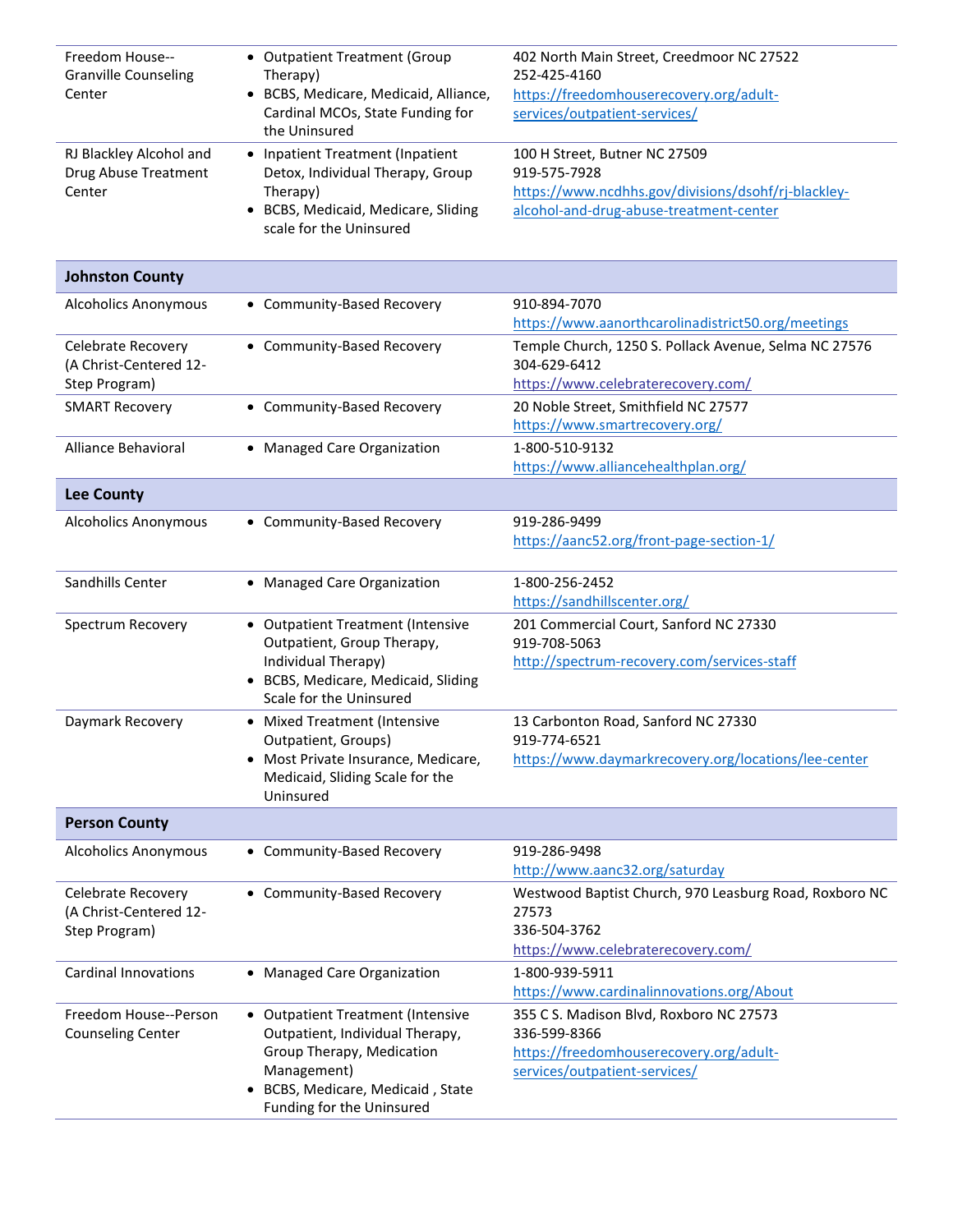| Vision Behavioral Health<br>Services LLC                               | • Outpatient Treatment (Intensive<br>Outpatient, Individual Therapy,<br>Group Therapy, Medication<br>Management)<br>BCBS, Medicare, State Funding for<br>the Uninsured, Sliding Scale for the<br>Uninsured | 104 North Main Street St 200, Louisburg NC 27549<br>919-496-7781                                                                           |
|------------------------------------------------------------------------|------------------------------------------------------------------------------------------------------------------------------------------------------------------------------------------------------------|--------------------------------------------------------------------------------------------------------------------------------------------|
| <b>Vance County</b>                                                    |                                                                                                                                                                                                            |                                                                                                                                            |
| <b>Alcoholics Anonymous</b>                                            | • Community-Based Recovery                                                                                                                                                                                 | 919-286-9499<br>http://www.aanc32.org/saturday                                                                                             |
| Celebrate Recovery<br>(A Christ-Centered 12-<br>Step Program)          | • Community-Based Recovery                                                                                                                                                                                 | South Henderson Pentecostal Holiness Church, 905<br>Ameical Road, Henderson NC 27537<br>252-820-2841<br>https://www.celebraterecovery.com/ |
| <b>Cardinal Innovations</b>                                            | • Managed Care Organization                                                                                                                                                                                | 1-800-939-5911<br>https://www.cardinalinnovations.org/About                                                                                |
| Freedom House--Vance<br><b>Counseling Center</b>                       | • Outpatient Treatment (Group<br>Therapy)<br>• BCBS, Medicare, Medicaid, Alliance,<br>Cardinal MCOs, State Funding for<br>the Uninsured                                                                    | 307 Carey Chapel Road, Henderson NC 27357<br>252-425-4160<br>https://freedomhouserecovery.org/adult-<br>services/outpatient-services/      |
| <b>Back on Track</b>                                                   | • Outpatient Treatment (Intensive<br>Outpatient)                                                                                                                                                           | 510 Dabney Drive, Henderson NC 27536<br>252-438-5667                                                                                       |
| Genesis Substance Abuse<br><b>Services</b>                             | • Outpatient Treatment (Individual<br>Therapy)                                                                                                                                                             | 804 South Garnett Street, Henderson NC 27536<br>252-430-8774                                                                               |
| Daymark Recovery                                                       | • Mixed Treatment (Intensive<br>Outpatient, Individual Therapy,<br>Group Therapy)<br>• Most Private Insurance, Medicare,<br>Medicaid, Sliding Scale for the<br>Uninsured                                   | 943-H West Andrews Avenue, Henderson NC 27536<br>252-433-0061<br>https://www.daymarkrecovery.org/locations/vance-<br>center                |
| <b>Addiction Recovery</b><br>Center for Men                            | • Mixed Treatment (Long-term<br>Residential)<br>• Sliding Fee Scale                                                                                                                                        | 1020 County Home Road, Henderson NC, 27536<br>252-492-5746                                                                                 |
| RI Recovery<br>International--Henderson<br>Recovery Response<br>Center | • Inpatient Treatment (Inpatient<br>Detox, Group Therapy)<br>• Free for Vance County Residents                                                                                                             | 300 Parkview Drive West, Henderson NC 27536<br>252-438-4145<br>https://riinternational.com/crisis-services/                                |
| <b>Wake County</b>                                                     |                                                                                                                                                                                                            |                                                                                                                                            |
| <b>Alcoholics Anonymous</b>                                            | • Community-Based Recovery                                                                                                                                                                                 | 919-783-6144<br>http://raleighaa.com/find-a-meeting/                                                                                       |
| <b>Celebrate Recovery</b><br>(A Christ-Centered 12-<br>Step Program)   | • Community-Based Recovery                                                                                                                                                                                 | Southbridge Fellowship Church, 12621 Strickland Road,<br>Raleigh NC 27612<br>919-623-8673<br>https://www.celebraterecovery.com/            |
| Celebrate Recovery<br>(A Christ-Centered 12-<br>Step Program)          | • Community-Based Recovery                                                                                                                                                                                 | Crossroads Fellowship, 2721 East Millbrook Road, Raleigh<br><b>NC 27604</b><br>919-631-2972<br>https://www.celebraterecovery.com/          |
| Celebrate Recovery<br>(A Christ-Centered 12-<br>Step Program)          | • Community-Based Recovery                                                                                                                                                                                 | Brooks Avenue Church of Christ, 700 Brooks Avenue,<br>Raleigh NC 27607<br>919-675-2532<br>https://www.celebraterecovery.com/               |
| Celebrate Recovery<br>(A Christ-Centered 12-<br>Step Program)          | • Community-Based Recovery                                                                                                                                                                                 | RFA Church, 2660 Yonkers Road, Raleigh NC 27604<br>919-781-3249<br>https://www.celebraterecovery.com/                                      |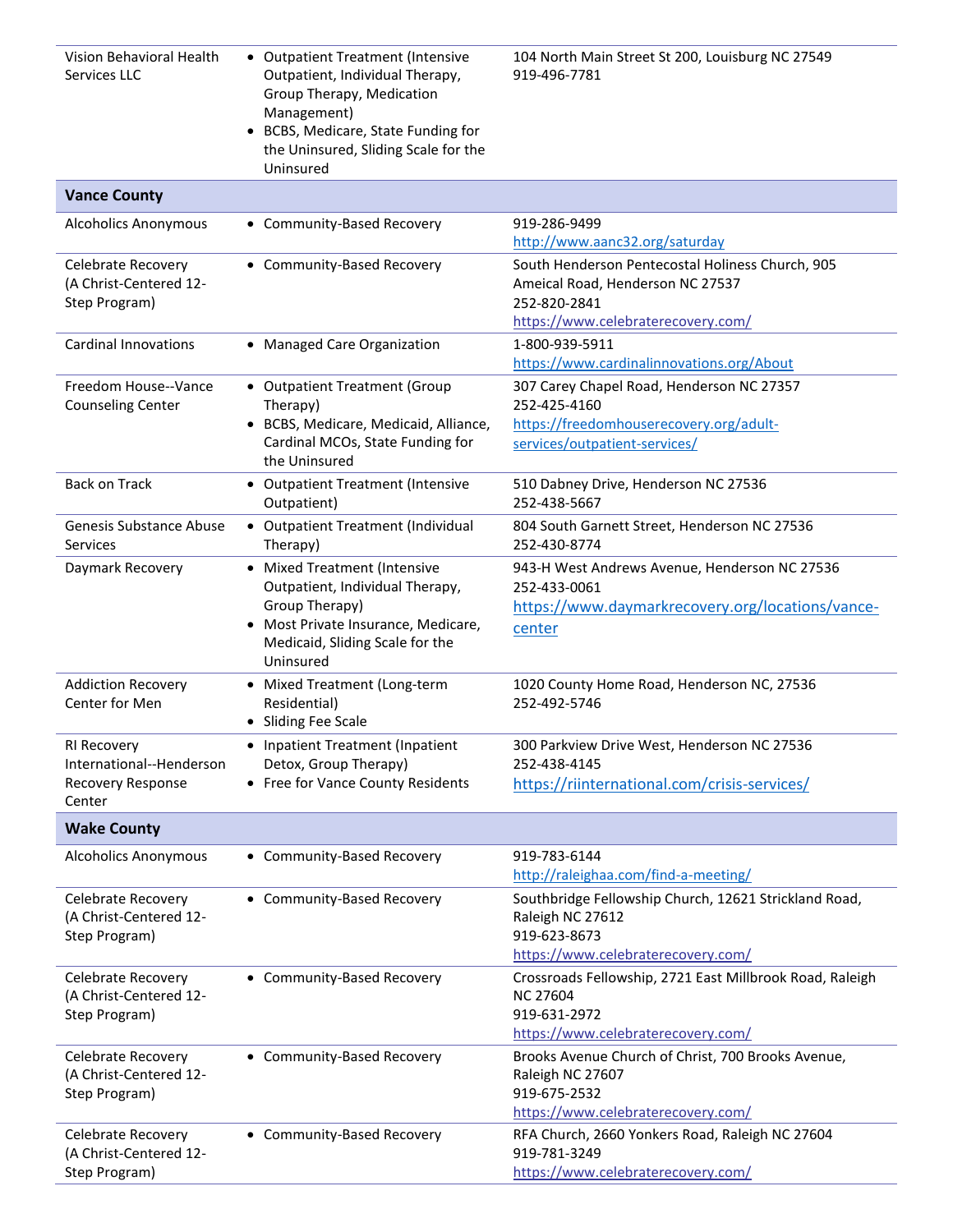| Celebrate Recovery<br>(A Christ-Centered 12-<br>Step Program) | • Community-Based Recovery                   | The Gathering Community Church, 517 Wake Chapel Road,<br>Fuquay-Varina NC 27526<br>919-335-3315<br>https://www.celebraterecovery.com/    |
|---------------------------------------------------------------|----------------------------------------------|------------------------------------------------------------------------------------------------------------------------------------------|
| Celebrate Recovery<br>(A Christ-Centered 12-<br>Step Program) | • Community-Based Recovery                   | The Point Church, 3700 Lake Wheeler Road, Raleigh NC<br>27603<br>919-524-5550<br>https://www.celebraterecovery.com/                      |
| Celebrate Recovery<br>(A Christ-Centered 12-<br>Step Program) | • Community-Based Recovery                   | Quest Fellowship Church, 5120 Raynor Road, Garner NC<br>27529<br>336-504-3771<br>https://www.celebraterecovery.com/                      |
| Celebrate Recovery<br>(A Christ-Centered 12-<br>Step Program) | • Community-Based Recovery                   | Wendell Baptist Church, 3651 Wendell Blvd, Wendell NC<br>27591<br>540-430-3600<br>https://www.celebraterecovery.com/                     |
| Refuge Recovery<br>(Buddhist-inspired path<br>to recovery)    | • Community-Based Recovery                   | Fridays 8pm<br>Kadampa Center, 5412 Etta Burke Court, Raleigh NC 27606<br>https://refugerecovery.org/                                    |
| Refuge Recovery<br>(Buddhist-inspired path<br>to recovery)    | • Community-Based Recovery                   | Tuesdays 7pm<br>Temple Baptist Church, 1417 Clifton Street, Raleigh NC<br>27604<br>https://refugerecovery.org/                           |
| Refuge Recovery<br>(Buddhist-inspired path<br>to recovery)    | • Community-Based Recovery                   | Thursdays 7pm<br>UNC Wakebrook Detox, 107 Sunnybrook Road, Raleigh NC<br>27610<br>https://refugerecovery.org/                            |
| Refuge Recovery<br>(Buddhist-inspired path<br>to recovery)    | • Community-Based Recovery                   | Sundays Noon, Wednesdays 7pm<br>First Step Services, 1418 Aversboro Road #201, Garner NC<br>27529<br>https://refugerecovery.org/         |
| Recovery Dharma<br>(Buddhist-oriented<br>Recovery)            | • Community-Based Recovery<br>• Women's only | Mondays 8pm<br>Healing Transitions, 3304 Glen Royal Road, Raleigh NC<br>27617<br>https://recoverydharma.org/about                        |
| Recovery Dharma<br>(Buddhist-oriented<br>Recovery)            | • Community-Based Recovery                   | Mondays 6pm<br>Unity of the Triangle Meditation Chapel, 5570 Munford<br>Road, Raleigh NC 27612<br>https://recoverydharma.org/about       |
| Recovery Dharma<br>(Buddhist-oriented<br>Recovery)            | • Community-Based Recovery                   | Thursdays 7pm<br>Unitarian Universalist Fellowship of Raleigh, 3313 Wade<br>Avenue, Raleigh NC 27607<br>https://recoverydharma.org/about |
| Recovery Dharma<br>(Buddhist-oriented<br>Recovery)            | • Community-Based Recovery<br>• Men's only   | Wednesdays 8pm<br>Men's Healing Transitions, 1251 Goode Street, Raleigh NC<br>27603<br>https://recoverydharma.org/about                  |
| <b>SMART Recovery</b>                                         | • Community-Based Recovery                   | 310 North Ennis Street, Fuquay-Varina NC 27526<br>https://www.smartrecovery.org/                                                         |
| <b>SMART Recovery</b>                                         | • Community-Based Recovery                   | 110 Southeast Maynard Road, Cary NC 27511<br>https://www.smartrecovery.org/                                                              |
| <b>SMART Recovery</b>                                         | • Community-Based Recovery                   | 8501 Honeycutt Road, Raleigh NC 27615<br>https://www.smartrecovery.org/                                                                  |
| Alliance Behavioral                                           | • Managed Care Organization                  | 1-800-510-9132<br>https://www.alliancehealthplan.org/                                                                                    |